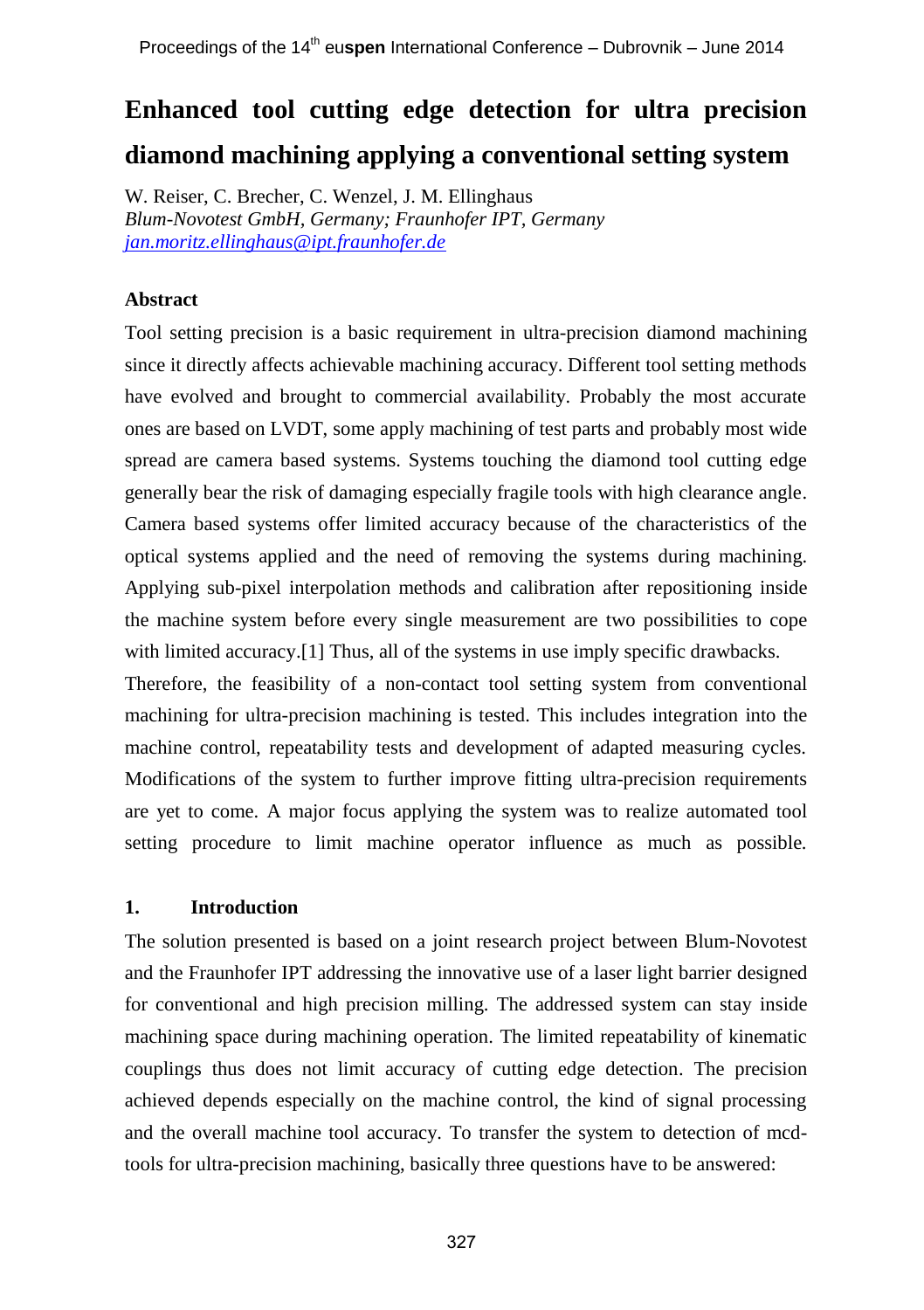- Which repeatability of the trigger signal can be achieved integrating this device into an up-machine control?
- Is it possible to generate a trigger signal using MCD-tools reliably?
- How can the tool height be detected?

## **2. Setup of measuring device, integration and working principle**

This work was performed using a Laser Control NanoNT from Blum-Novotest. The system was equipped with a touch probe pointing sideways allowing for the detection of the rake face. It was integrated into a three axes up-machine tool directly besides the main Spindle. (figure 1)

Figure 1: integration (left), focused laser beam (middle), and tool during measurement (right).

For conventional milling, laser based light barriers acting as triggers are state of the art. A focused laser beam is detected by a photo sensitive diode (PSD). Interrupting the beam with a cutting edge changes the illumination at the PSD. A trigger signal is initiated and the machine control saves the relevant axes positions instantaneously. Using the real scale signals and fast signal processing, this allows for precisely detecting tool cutting edges in 2 dimensions. To allow for best performance, the trigger signal is directly linked to the axes controllers. Reaction time can thus be reduced compared to processing the signal by the NC.

# **3. Application for up-machining**

Cutting edge position is indirectly determined saving the actual position of the moving axes as soon as a trigger signal is detected. Precise detection of the cutting edge thus requires a repeatable and distinct trigger signal. MCD is a transparent material and the rake face and bottom surface of the mcd-tools are almost parallel. The laser passing through such object would not allow for the initiation of the trigger. To generate the required trigger signal, the laser has to be aligned parallel to the yaxis and enter into the diamond tool through the rake face. For standard applications, the rake angle is close to zero thus the rake face is aligned almost parallel to the x-zplane. This causes only low deflection of the beam from its original pass while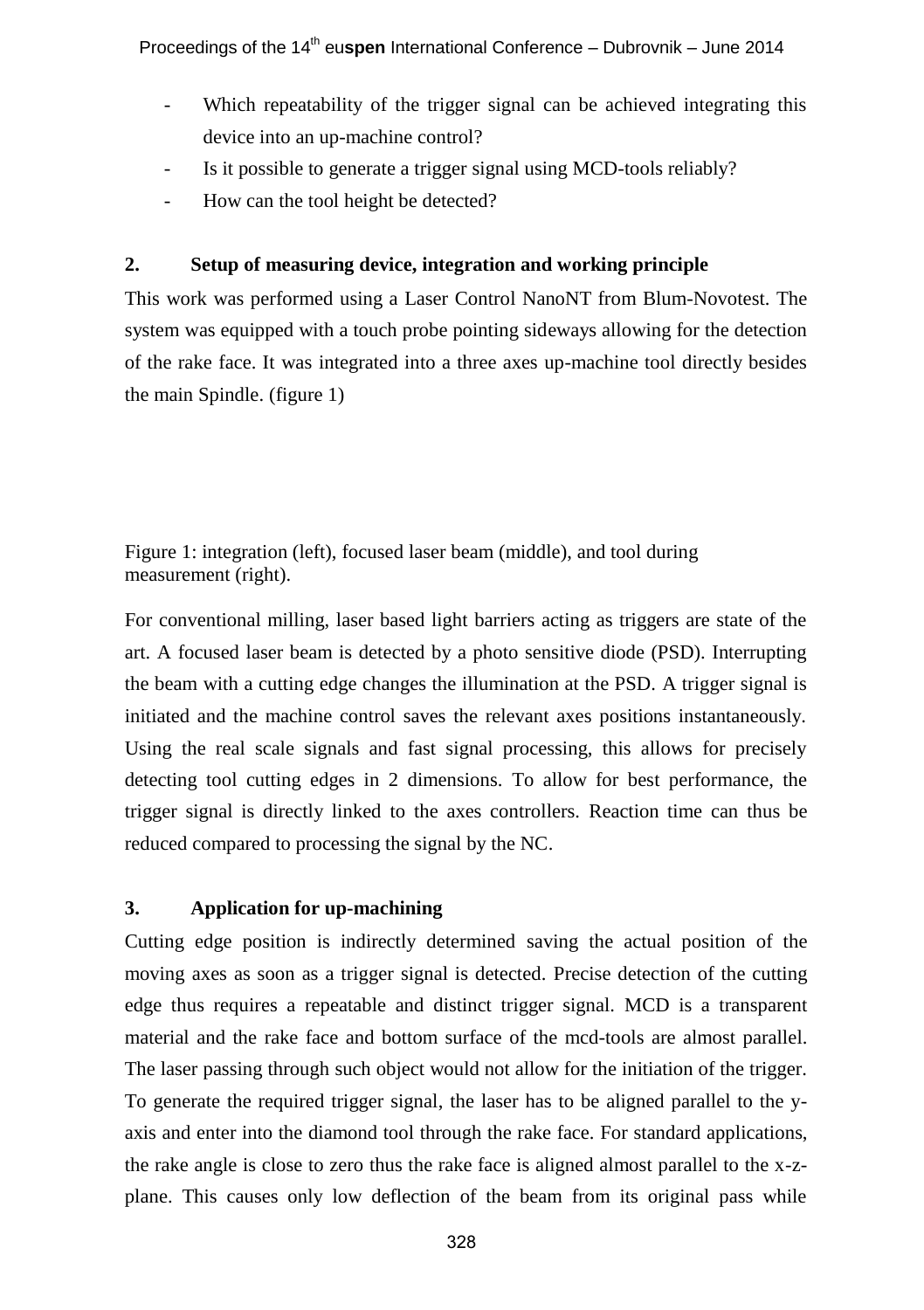entering the diamond. Hitting the clearance face causes total reflection reliably because of the high optical density of diamond of 2.4.



Figure 2: Reflection of the beam (left), real refraction (middle) and simulated intensity at the sensor (right).

The described was simulated and tested to validate feasibility for mcd-tools. The simulation (figure 2, left) shows that most of the laser intensity does not hit the sensor (figure 2, right) and that the transparent diamond triggers a signal. Figure 3 shows the trigger positions generated by a metal blade and a mcd tool saved during independent measurements lasting for about 30 minutes. The displacement of the trigger position is a result of heating of the PSD because of the laser staying activated during the 30 minute measurement (about  $0.7 \mu m$  in X-direction). The maximum deviation within 10 to 15 measurements was detected to be below 0.1 µm in Z and about 0.05 µm in X-direction. The standard deviation is about identical using HM or MCD.



Figure 3: Repeatability of trigger position relative to first trigger position The major influence harming performance is the duration of every single measurement since heating of the light barrier cause significant errors. A typical measuring cycle takes less than 2 minutes thus the visible and detected dislocation of the trigger position is of minor relevance.

#### **4. Measuring process and algorithms.**

Precise positioning of the cutting edge inside the focal plane of the laser is crucial to generate high reproducibility of the trigger position. Applying the light barrier for